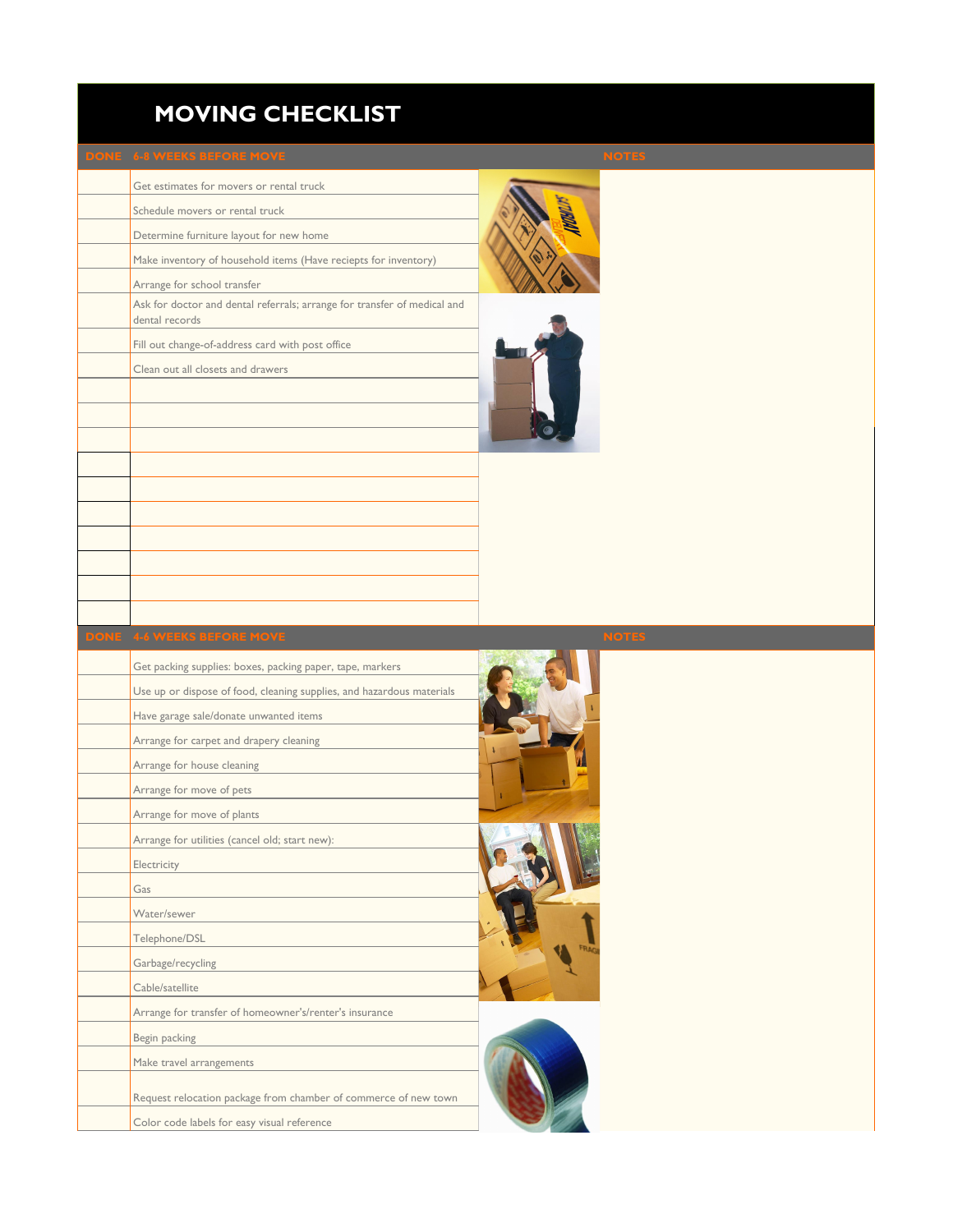| Special mark boxes that are not being transported by movers   |                              |
|---------------------------------------------------------------|------------------------------|
|                                                               |                              |
|                                                               |                              |
| DONE 2-3 WEEKS BEFORE MOVE                                    | <b>NOTES</b>                 |
| Set aside critical documents and items you will keep with you |                              |
| Transfer prescriptions                                        |                              |
| Change address:                                               |                              |
| Family and friends                                            |                              |
| Newspaper                                                     |                              |
| Magazines                                                     |                              |
| <b>Bank accounts</b>                                          |                              |
| Health, life, and auto insurance policies                     |                              |
| Credit card bills                                             |                              |
| Employer                                                      |                              |
|                                                               |                              |
|                                                               |                              |
|                                                               | Labor 1040 Listmanitaria     |
|                                                               |                              |
|                                                               |                              |
|                                                               |                              |
|                                                               |                              |
|                                                               |                              |
|                                                               |                              |
|                                                               |                              |
|                                                               |                              |
|                                                               |                              |
| DONE 1-5 DAYS BEFORE MOVE                                     | <b>NOTES</b>                 |
| Defrost freezer                                               |                              |
| Empty ice maker and ice cube trays in case of power shutdown  | <b>Investment Experience</b> |
| Clean refrigerator, stove, and oven                           |                              |
| Disconnect and drain appliances for move                      |                              |
| Drain fuel from power equipment                               |                              |
| Close out safe deposit box                                    |                              |
| Confirm travel arrangements                                   |                              |
| Confirm arrival time of movers/pick-up time of rental truck   |                              |
| Have payment and snacks ready for movers                      |                              |
| Gather and clean outdoor furniture                            |                              |
| Return cable box, cable modem, DSL modem if necessary         |                              |
| Organize keys                                                 |                              |
| Clean house                                                   |                              |
| Finish packing                                                |                              |
| Prepare food for moving day                                   |                              |